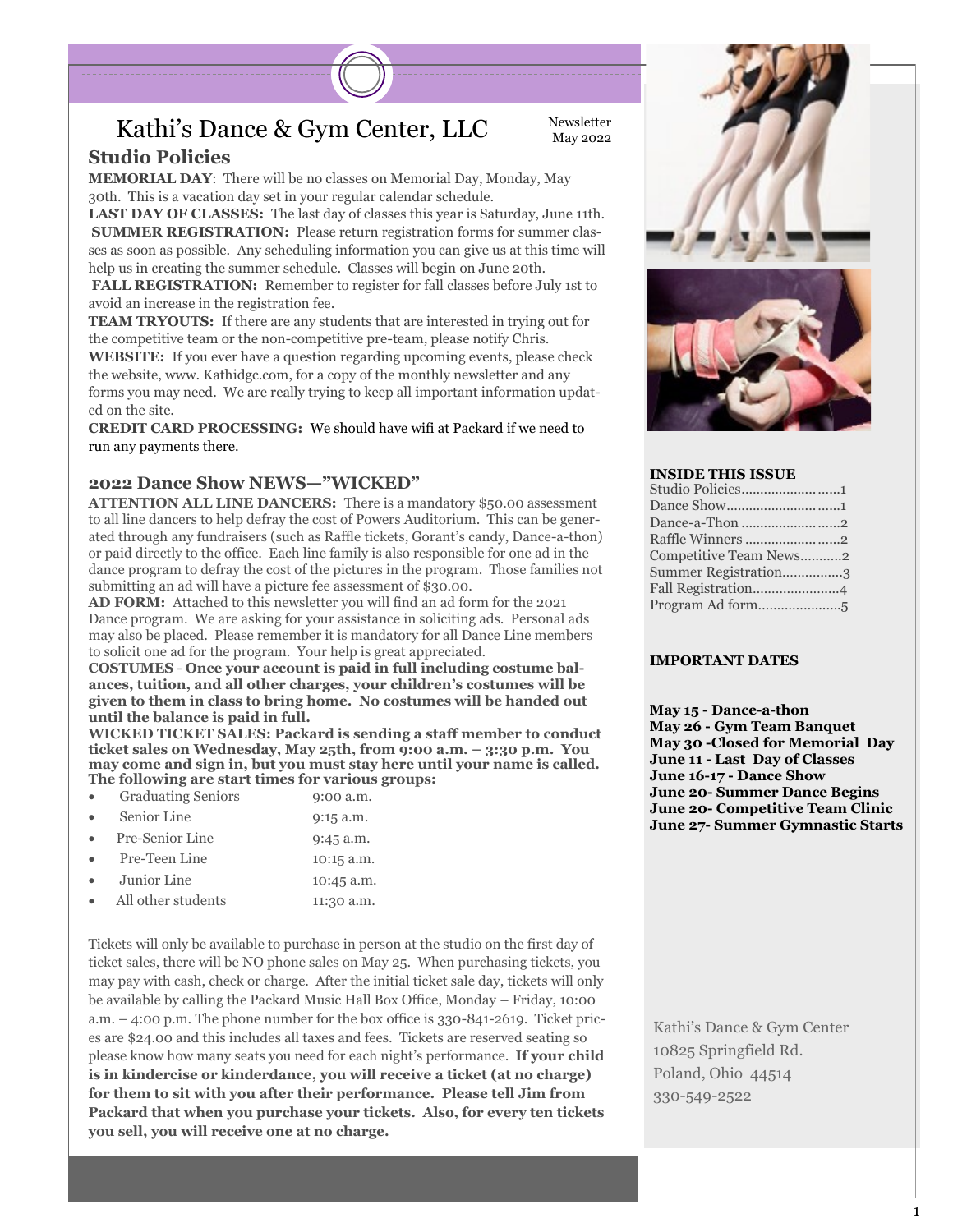## **APRIL DANCE SHOW RAFFLE** WINNERS

The following people were emailed this week. winners in our April dance show raffle ticket drawing. If your name was drawn on a Monday through Friday you will be receiving \$25.00. If your name was drawn on a Saturday, you will be receiving \$50.00. If you chose to have your money put on your account, that will happen next week.

- B. Caracanas 2\* - Crystal Wright - Roseann Duraney - Nikki Abeid - Janet Pullicin - Alex Hogaboom - Nicole Gray 9\* - Heather Cozart - Kylee Jones - Paulette Beshara - Ellen Beagle - Jessica Schubert - Brittany Ortz 16\* - Jill Savaet - Kylee Jones - Roseann Duraney - Ivette Serrano - Andrea Timko - Heather Cozart 23\* - Molly Burnside - Heather Cozart - Layla Mathew - Grace Burgoyne - Stephanie Markey - Allie Rosati 30\* - Crystal Wright

## **DANCE-A-THON FOR DANCE LINE MEMBERS**

This year the dance-a-thon will be held on Sunday, May 15th. Papers have been emailed with general information and pledges. Thank you ahead of time for all your hard work during this time of year. The schedule will be

### **COMPETITIVE TEAM NEWS**

**BANQUET:** We will be holding our end of the season awards banquet on Thursday, May 26th at the The Rotary Room at Boardman Park in Boardman. This is a fun evening for all of the girls and a way to celebrate a great season. The banquet will begin at 6:30 p.m. and we will have dinner with awards following. The cost of the banquet is \$19.00 per person including gymnasts. You should have received a sign up in your email. Pleaser return forms and payment to the office by Monday, May 16th.

**KDGC GYMNASTICS CLINIC:** KDGC will be holding a team clinic for all current competitive team members from June 20-25. It will be from 9:00 a.m. to 4:00 p.m. Monday through Friday. This week is very beneficial for achieving new skills. You will be emailed a sign up sheet for the clinic.

**NEOGL CHAMPIONSHIP MEET -** Our NEOGL Silver and Bronze gymnasts competed this weekend at SOKOL Gymnastics in Cleveland at the league championship meet. The Gold team competes next weekend. Congratulations to all of the girls that competed. Those girls placing in the top five in their age groups are:

Xcel Silvers - Aria Hall, 1st on vault, bars, beam floor and all-around; Lelia Congemi, 1st on vault, 3rd on bars, 5th on floor, and 4th all-around; Lyla Beeghly, 5th on bars, 4th on beam; Aubrey Bako, 3rd on vault, 3rd on beam, 3rd all-around; Madison Gary, 4th on vault, 5th on bars, 5th on beam; Myka Wilson, 5th on vault, 5th on floor, Mila Congemi, 2nd on bars, 3rd on beam, 3rd on floor, 3rd all-around; Mallory Berlon, 4th on vault, 3rd on bars, 5th on beam, 5th on floor.

Xcel Bronze - Ava Esparra, 5th on vault, 4th on beam, 5th all-around; Dikaia Katsourakis, 3rd on floor; Emma Kelecava, 4th on floor; Charlotte Green, 5th on vault, 4th on bars, 2nd on beam, 4th on floor, 2nd all-around; Ella Kelecava, 4th on vault, 5th on beam, 1st on floor, 3rd all-around; Sophia Chesser, 2nd on vault, 2nd on bars, 2nd on beam, 1st on floor, 1st all-around; Selah Shaffer, 4th on bars, 5th on beam, 3rd on floor; Sunny Cline, 4th on floor.

We are so proud of all of you for working hard all season. Good Luck to the Xcel Golds who compete next Saturday!!!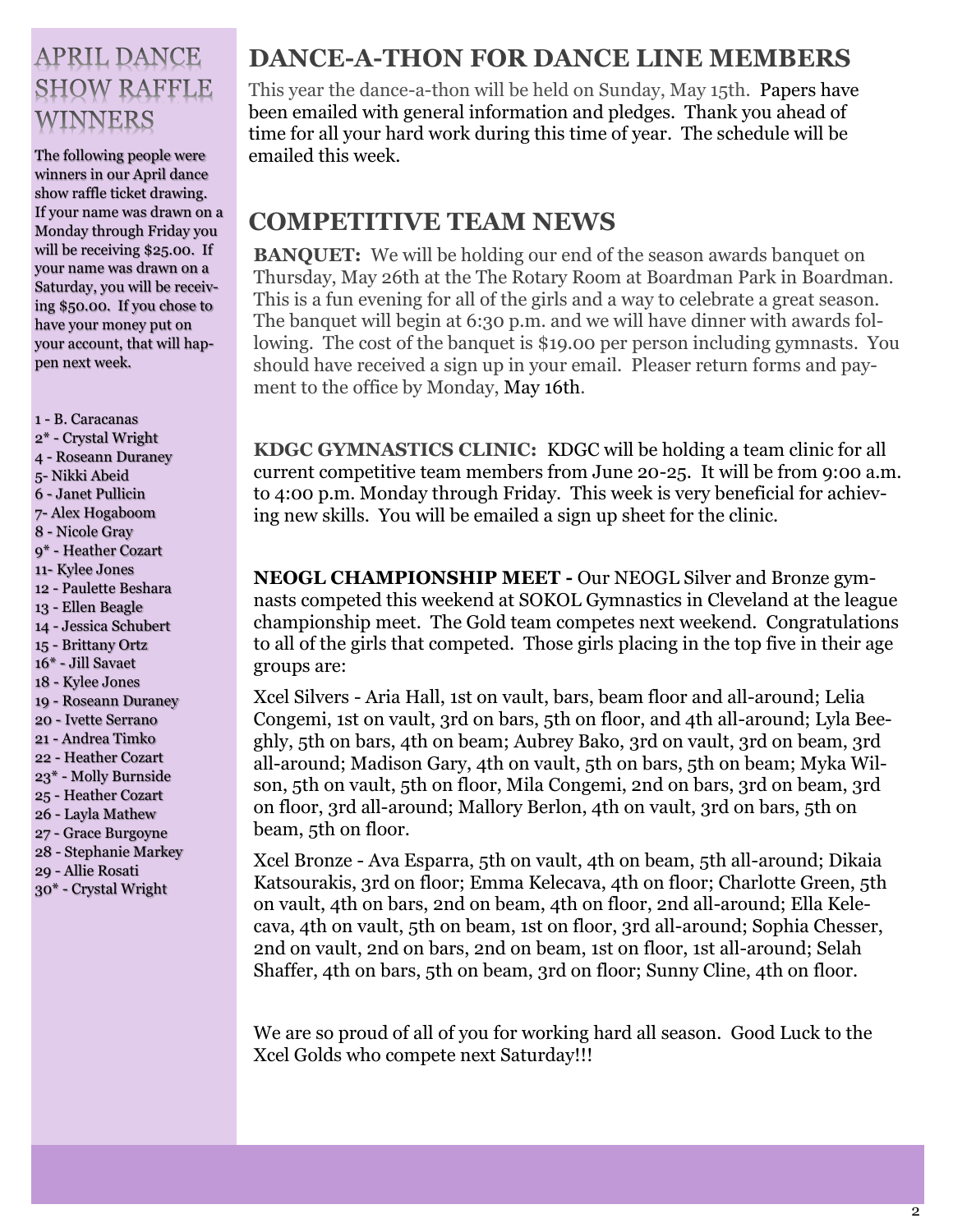# KATHI'S DANCE & GYM CENTER SUMMER REGISTRATION 2022

Please fill out the form below if you are interested in summer classes. **Please include your e-mail if you have one**. We will be emailing schedules as soon as they are ready. We will only schedule class times for those classes that have four or more students registered.

|  |              |                                                                                                                                                                                                                                      | <b>SUMMER 2022</b>       |              |                                                                |  |  |
|--|--------------|--------------------------------------------------------------------------------------------------------------------------------------------------------------------------------------------------------------------------------------|--------------------------|--------------|----------------------------------------------------------------|--|--|
|  | <b>CLASS</b> | <b>LEVEL</b>                                                                                                                                                                                                                         | CLASS                    |              | LEVEL                                                          |  |  |
|  | Ballet       |                                                                                                                                                                                                                                      |                          | Team         | <u>experience</u> and the contract of                          |  |  |
|  | Jazz         |                                                                                                                                                                                                                                      | $\overline{\phantom{a}}$ | Open Gym     |                                                                |  |  |
|  | Tap          | <u>and the company of the company of the company of the company of the company of the company of the company of the company of the company of the company of the company of the company of the company of the company of the com</u> |                          | Cheernastics | $\overline{\phantom{a}}$ . The set of $\overline{\phantom{a}}$ |  |  |
|  | Pointe       |                                                                                                                                                                                                                                      |                          | Kindercise   |                                                                |  |  |

Summer **DANCE** classes will begin on June 20th and will run for a total of nine (9) weeks. Payments are due the week of June 20th and July 18th. For dance, you may come to eight of the nine weeks of classes. This will give you the opportunity to miss one week for vacation. IF you come all nine weeks you will be charged additional at the end of the summer for the extra week. Summer **GYMNASTICS will run 8 weeks and start the week of June 27th**. We will be having a Clinic for our Competitive Gymnastics Team the week of June 20-25. There will be no open gymnastics, Kindercise, or cheer the week of clinic. Please check off any vacation weeks that you have scheduled.

| Week of:                                   | Week of:  |
|--------------------------------------------|-----------|
| June 20 (dance starts, team clinic in gym) | July 25   |
| June 27 (summer gymnastics starts)         | August 1  |
| July 4                                     | August 8  |
| July 11                                    | August 15 |
| July 18                                    |           |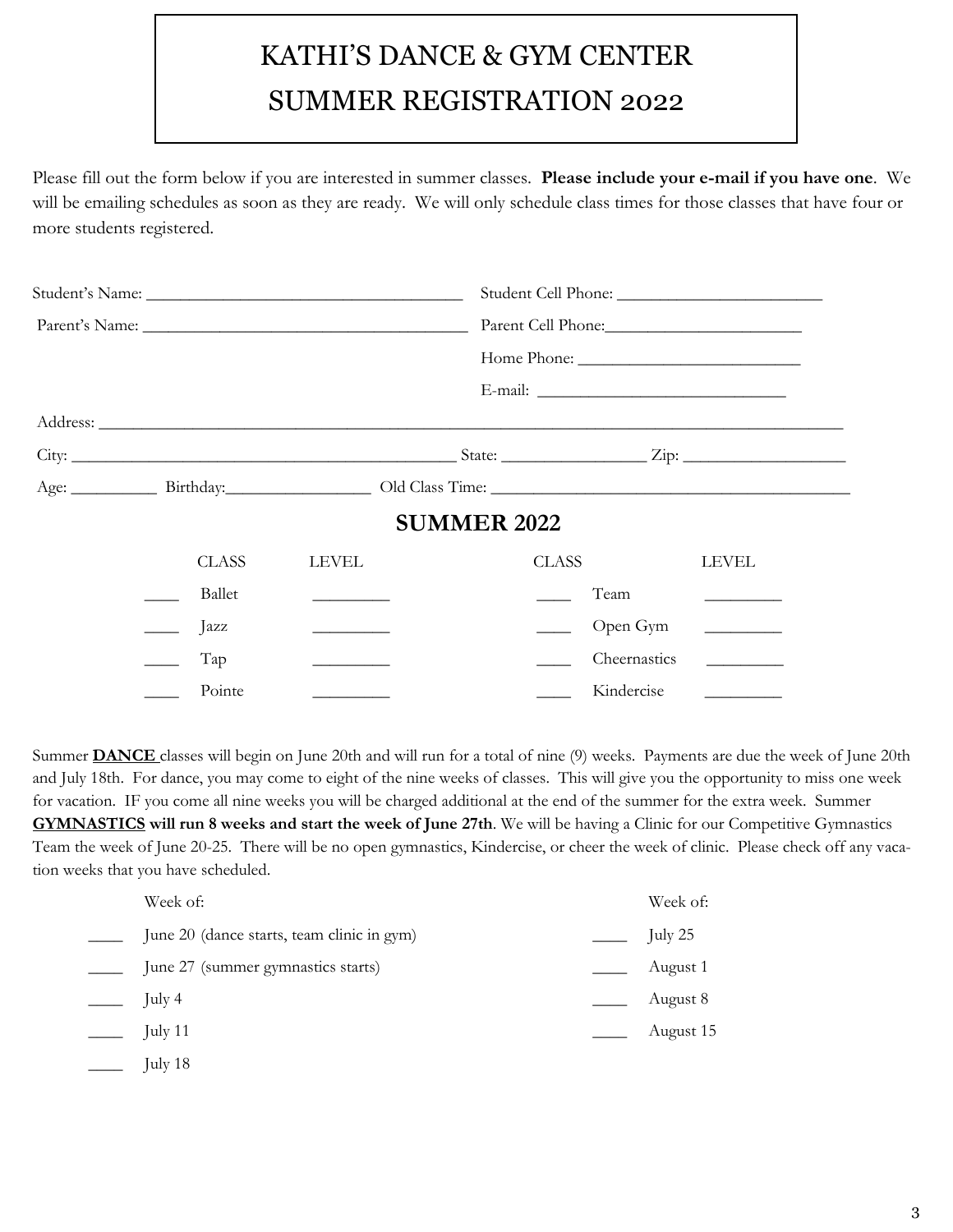# KATHI'S DANCE & GYM CENTER FALL REGISTRATION 2022-23

Please fill out the form below if you are interested in fall classes. The registration fee for returning students is \$20.00 if paid by **July 1st.** After July 1st the registration fee is \$25.00 for all returning students and new students that register. **Please give us your e-mail address if you use e-mail. This will really help us out a lot when it comes time to send schedules. Thanks!!** 

|  |              |                                                                                                                                                                                                                                      |                                                               | Parent Cell Phone:     |                                                                                                                                   |  |
|--|--------------|--------------------------------------------------------------------------------------------------------------------------------------------------------------------------------------------------------------------------------------|---------------------------------------------------------------|------------------------|-----------------------------------------------------------------------------------------------------------------------------------|--|
|  |              |                                                                                                                                                                                                                                      |                                                               |                        |                                                                                                                                   |  |
|  |              |                                                                                                                                                                                                                                      |                                                               |                        |                                                                                                                                   |  |
|  |              |                                                                                                                                                                                                                                      |                                                               |                        |                                                                                                                                   |  |
|  |              |                                                                                                                                                                                                                                      |                                                               |                        |                                                                                                                                   |  |
|  |              |                                                                                                                                                                                                                                      |                                                               |                        |                                                                                                                                   |  |
|  |              |                                                                                                                                                                                                                                      |                                                               | FALL 2022-2023         |                                                                                                                                   |  |
|  | <b>CLASS</b> | <b>LEVEL</b>                                                                                                                                                                                                                         |                                                               | <b>CLASS</b>           | <b>LEVEL</b>                                                                                                                      |  |
|  | Ballet       | <u> 1989 - Johann Stein, fransk politiker</u>                                                                                                                                                                                        |                                                               | Team                   | $\frac{1}{2} \left( \frac{1}{2} \right)^2 \left( \frac{1}{2} \right)^2 \left( \frac{1}{2} \right)^2 \left( \frac{1}{2} \right)^2$ |  |
|  | Jazz         |                                                                                                                                                                                                                                      |                                                               | Open Gym <u>Letter</u> |                                                                                                                                   |  |
|  | Tap          | <u> The Community of the Community of the Community of the Community of the Community of the Community of the Community of the Community of the Community of the Community of the Community of the Community of the Community of</u> | $\frac{1}{2}$ , $\frac{1}{2}$ , $\frac{1}{2}$ , $\frac{1}{2}$ | Kindercise __________  |                                                                                                                                   |  |
|  | Pointe       | <b>Contract Contract Contract</b>                                                                                                                                                                                                    |                                                               | Cheernastics           | <u> 1999 - John Barnett, fransk politiker</u>                                                                                     |  |
|  | Hip Hop      |                                                                                                                                                                                                                                      |                                                               | Mommy & Me             |                                                                                                                                   |  |
|  | Kinderdance  |                                                                                                                                                                                                                                      |                                                               |                        |                                                                                                                                   |  |
|  |              |                                                                                                                                                                                                                                      |                                                               |                        |                                                                                                                                   |  |

\_\_\_\_\_\_\_\_\_\_\_\_\_\_\_\_\_\_\_\_\_\_\_\_\_\_\_\_\_\_\_\_\_\_\_\_\_\_\_\_\_\_\_\_\_\_\_\_\_\_\_\_\_\_\_\_\_\_\_\_\_\_\_\_\_\_\_\_\_\_\_\_\_\_\_

Please charge registration fee to credit card on file